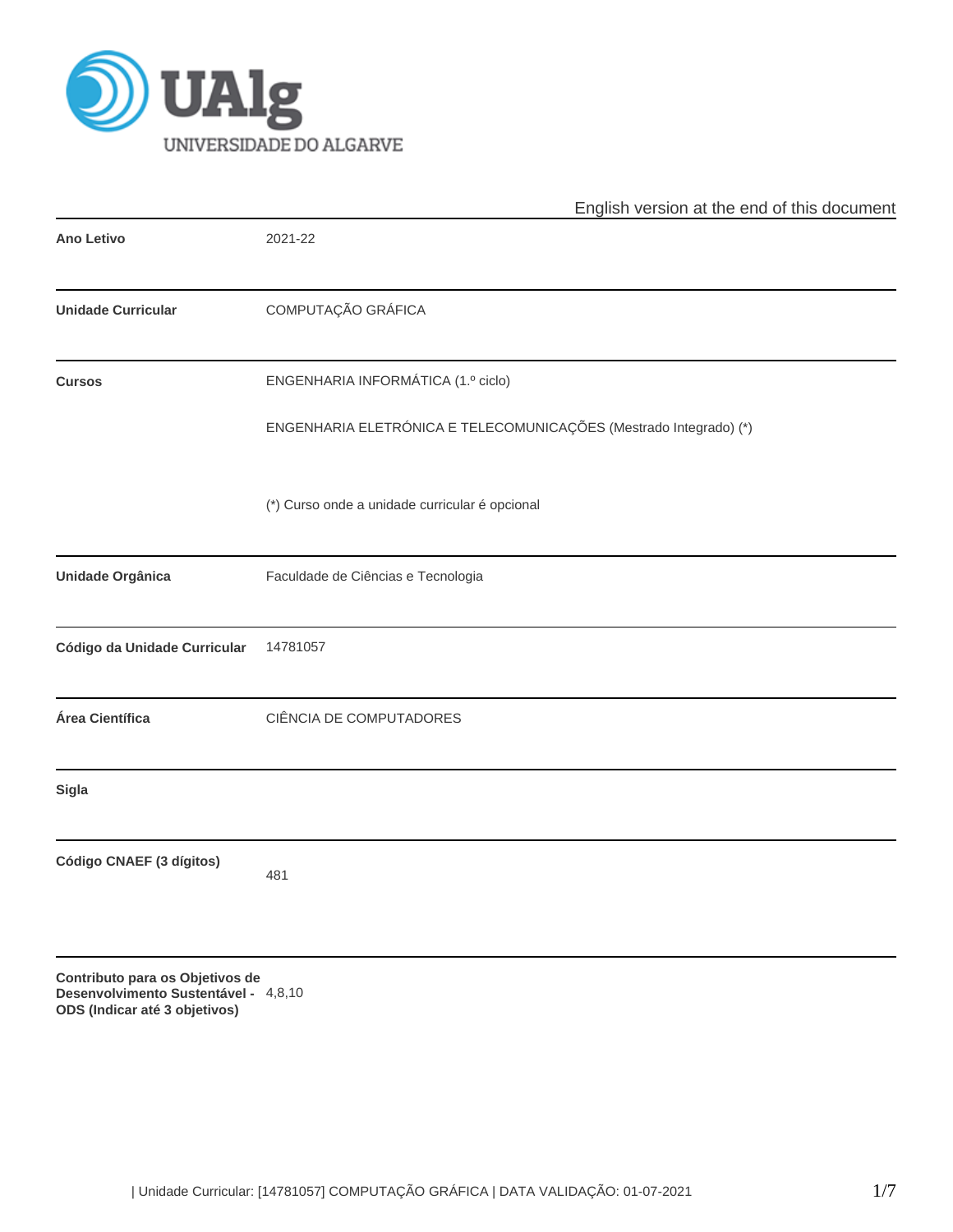

| Línguas de Aprendizagem    | Português                                                         |  |  |  |  |  |  |
|----------------------------|-------------------------------------------------------------------|--|--|--|--|--|--|
|                            |                                                                   |  |  |  |  |  |  |
| Modalidade de ensino       | Presencial                                                        |  |  |  |  |  |  |
| <b>Docente Responsável</b> | Maria Margarida da Cruz Silva Andrade Madeira e Carvalho de Moura |  |  |  |  |  |  |

| <b>I DOCENTE</b>                                                  |       |                                   | TIPO DE AULA TURMAS TOTAL HORAS DE CONTACTO (*) |
|-------------------------------------------------------------------|-------|-----------------------------------|-------------------------------------------------|
| Maria Margarida da Cruz Silva Andrade Madeira e Carvalho de Moura | PL: 7 | T1: PL1                           | 28T; 28PL                                       |
| Docente A Contratar FCT 1                                         |       | PL <sub>2</sub> : PL <sub>3</sub> | 56PL                                            |

\* Para turmas lecionadas conjuntamente, apenas é contabilizada a carga horária de uma delas.

| <b>ANO</b> | <b>PERIODO DE FUNCIONAMENTO*</b> | <b>HORAS DE CONTACTO</b> | <b>HORAS TOTAIS DE TRABALHO</b> | <b>ECTS</b> |
|------------|----------------------------------|--------------------------|---------------------------------|-------------|
| 20         | ໐າ<br>∠ت                         | 28T: 28PL                | 156                             |             |

\* A-Anual;S-Semestral;Q-Quadrimestral;T-Trimestral

## **Precedências**

Sem precedências

## **Conhecimentos Prévios recomendados**

Não se aplica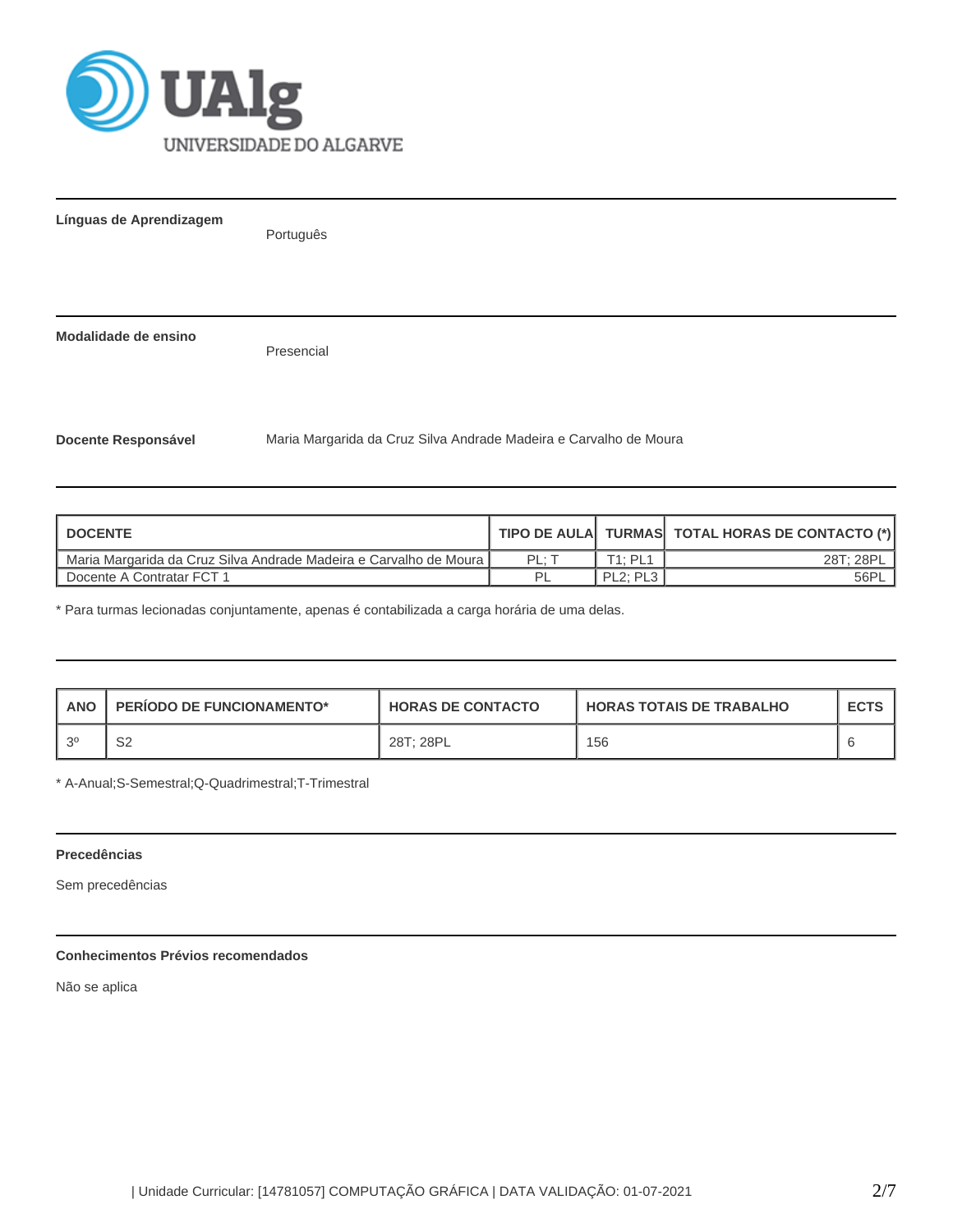

### **Objetivos de aprendizagem (conhecimentos, aptidões e competências)**

Na conclusão bem sucedida desta unidade curricular, os estudantes terão uma visão geral da computação gráfica, em duas e em três dimensões, sendo que:

- são capazes de identificar e descrever os aspetos envolvidos na pipeline de visualização
- são capazes de utilizar técnicas básicas para criar modelos de objetos baseados em polígonos e atributos de vértices
- conhecem modelos de iluminação e técnicas de sombreamento para sistemas gráficos baseados em rasterização de polígonos
- são capazes de criar uma aplicação gráfica simples, incluindo cenas com animações, recorrendo a uma API.

### **Conteúdos programáticos**

Introdução geral, aplicações, arte gráfica, visualização científica.

Introdução às primitivas (pixéis, sectores, Bresenham, polyline, midpoint, curvas, encher áreas), atributos (tipos de linhas, áreas, texto, cores), e antialiasing.

Janelas, coordenadas (homogéneas), transformações geométricas em duas dimensões, e clipping.

Representações de objetos em 3 dimensões.

Transformações em 3 dimensões, visualização, projeções, perspetiva, e a deteção de superfícies visíveis.

Modelos de iluminação e surface rendering (fontes, reflecção, transparência, sombrear, Gouraud, Phong, traçado de raios).

Modelos de cores.

# **Metodologias de ensino (avaliação incluída)**

Todos os conceitos básicos são introduzidos nas aulas teóricas, com uma organização que segue a de muitos livros sobre a matéria. Nas aulas PL, os alunos são acompanhados na aprendizagem de modelos (2D e 3D) de objetos, na produção de animações com translações e rotações, e inclusão de alguns aspetos avançados como a projeção com perspetiva e o mapeamento de textura.

A avaliação usa a modalidade de avaliação por freguência.

A parte da avaliação (P) feita ao longo do funcionamento da unidade curricular é realizada por meio de trabalhos práticos ou de síntese, que poderão requerer apresentação e discussão.

O exame (E) é prova individual, com eventual suporte computacional. Todos os alunos são admitidos a exame.

A nota final será  $F = 0.40 * E + 0.60 * P$ , não havendo lugar a provas complementares.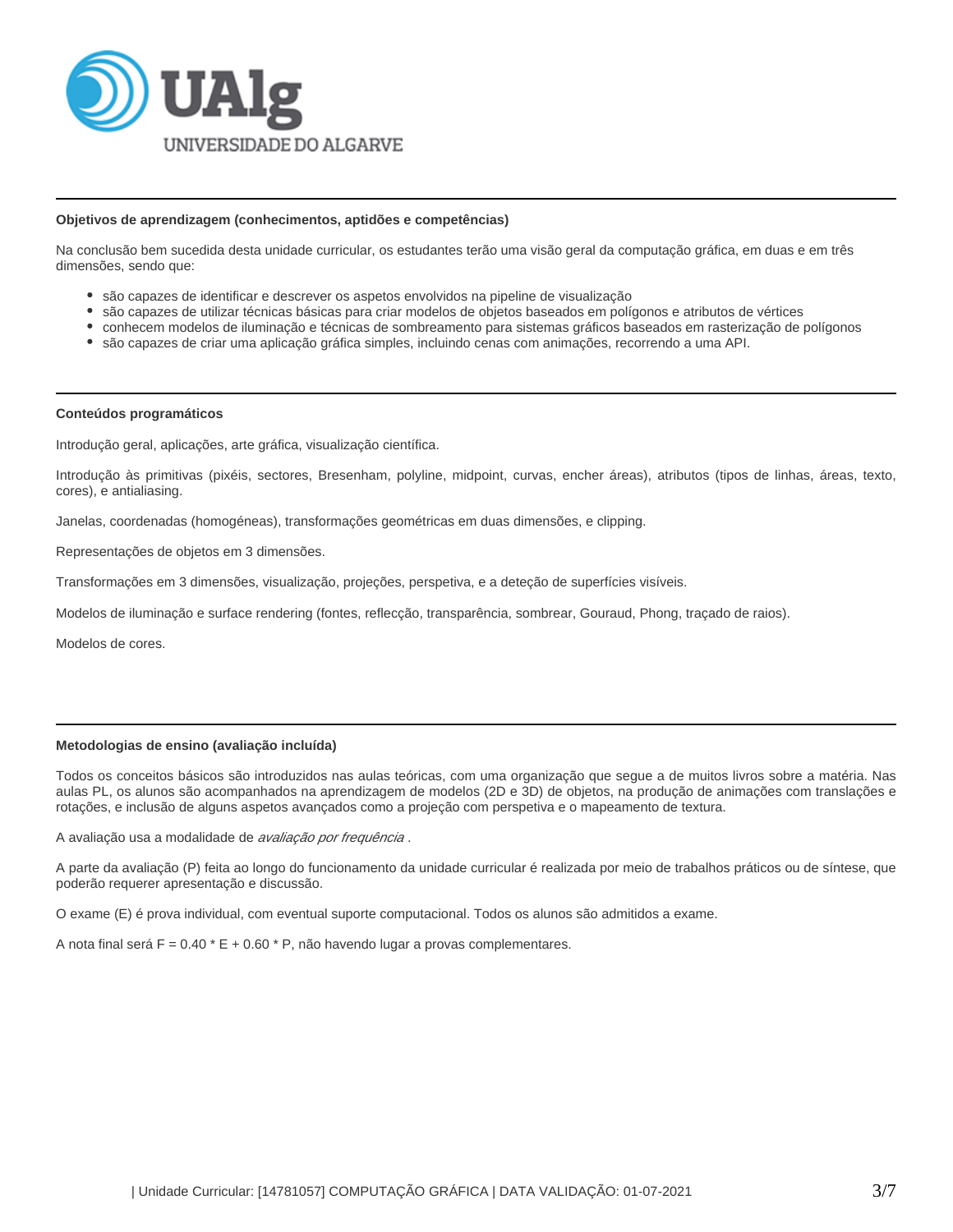

# **Bibliografia principal**

Learn OpenGL, Joey de Vries, https://learnopengl.com/book/learnopengl\_book.pdf, CC BY-NC 4.0, 2020.

Computer Graphics, D. Hearn e M.P. Baker, Prentice Hall Intl Eds, 1994.

Computer Graphics, Principles and Practice, Foley et al., Addison-Wesley, 1993.

3D Computer Graphics, A. Watt, Addison-Wesley, 2nd Ed. 1993.

Advanced Animation and Rendering Techniques, Watt and Watt, ACM Press, 1992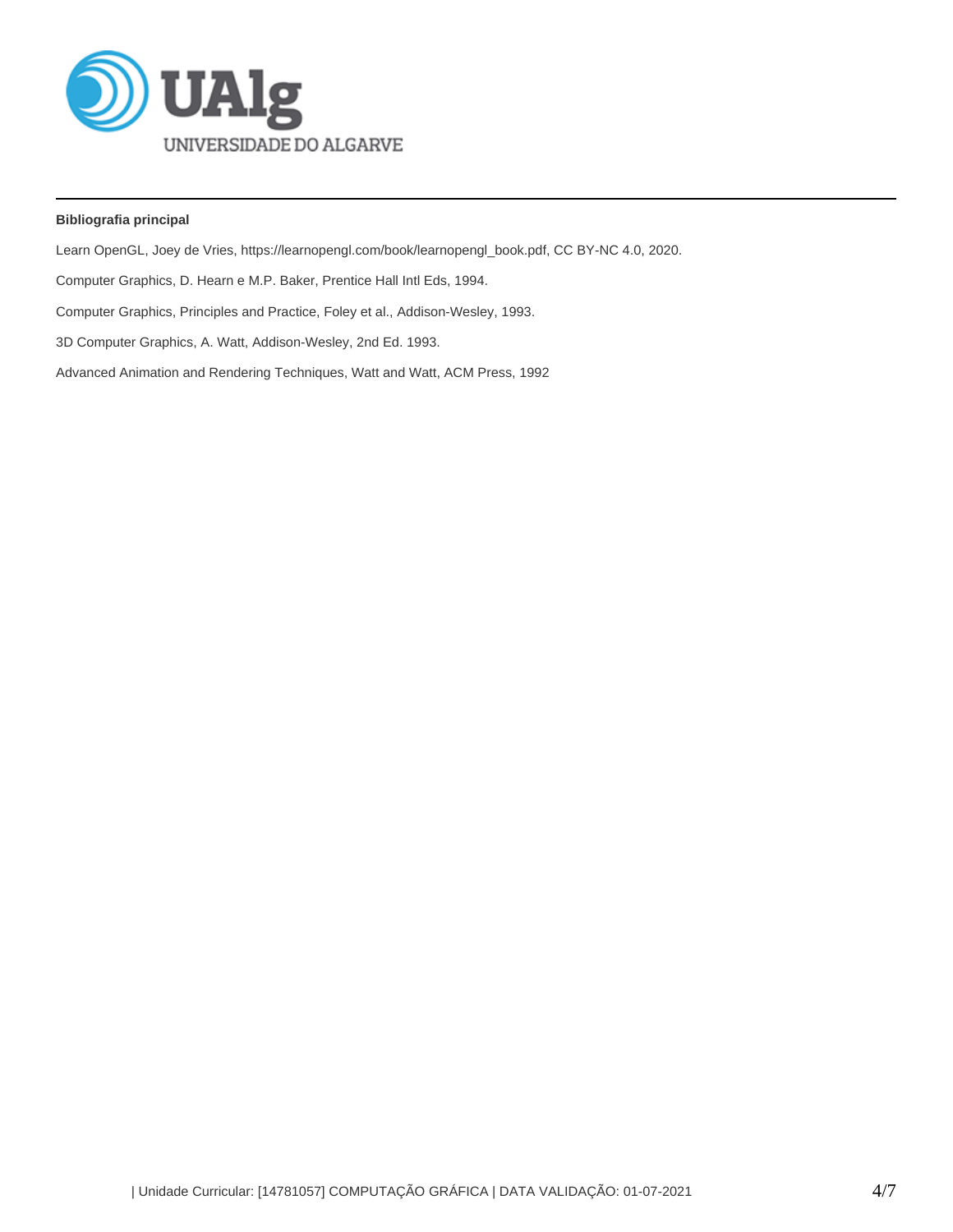

| <b>Academic Year</b>                                                                                   | 2021-22                                                                                                               |
|--------------------------------------------------------------------------------------------------------|-----------------------------------------------------------------------------------------------------------------------|
| <b>Course unit</b>                                                                                     | <b>COMPUTER GRAPHICS</b>                                                                                              |
| <b>Courses</b>                                                                                         | INFORMATICS (COMPUTER SCIENCE) (1st Cycle)<br>ELECTRONIC ENGINEERING AND TELECOMMUNICATIONS (Integrated Master¿s) (*) |
|                                                                                                        | (*) Optional course unit for this course                                                                              |
| <b>Faculty / School</b>                                                                                | FACULTY OF SCIENCES AND TECHNOLOGY                                                                                    |
| <b>Main Scientific Area</b>                                                                            |                                                                                                                       |
| Acronym                                                                                                |                                                                                                                       |
| <b>CNAEF code (3 digits)</b>                                                                           | 481                                                                                                                   |
| <b>Contribution to Sustainable</b><br><b>Development Goals - SGD</b><br>(Designate up to 3 objectives) | 4,8,10                                                                                                                |
| Language of instruction                                                                                | Portuguese                                                                                                            |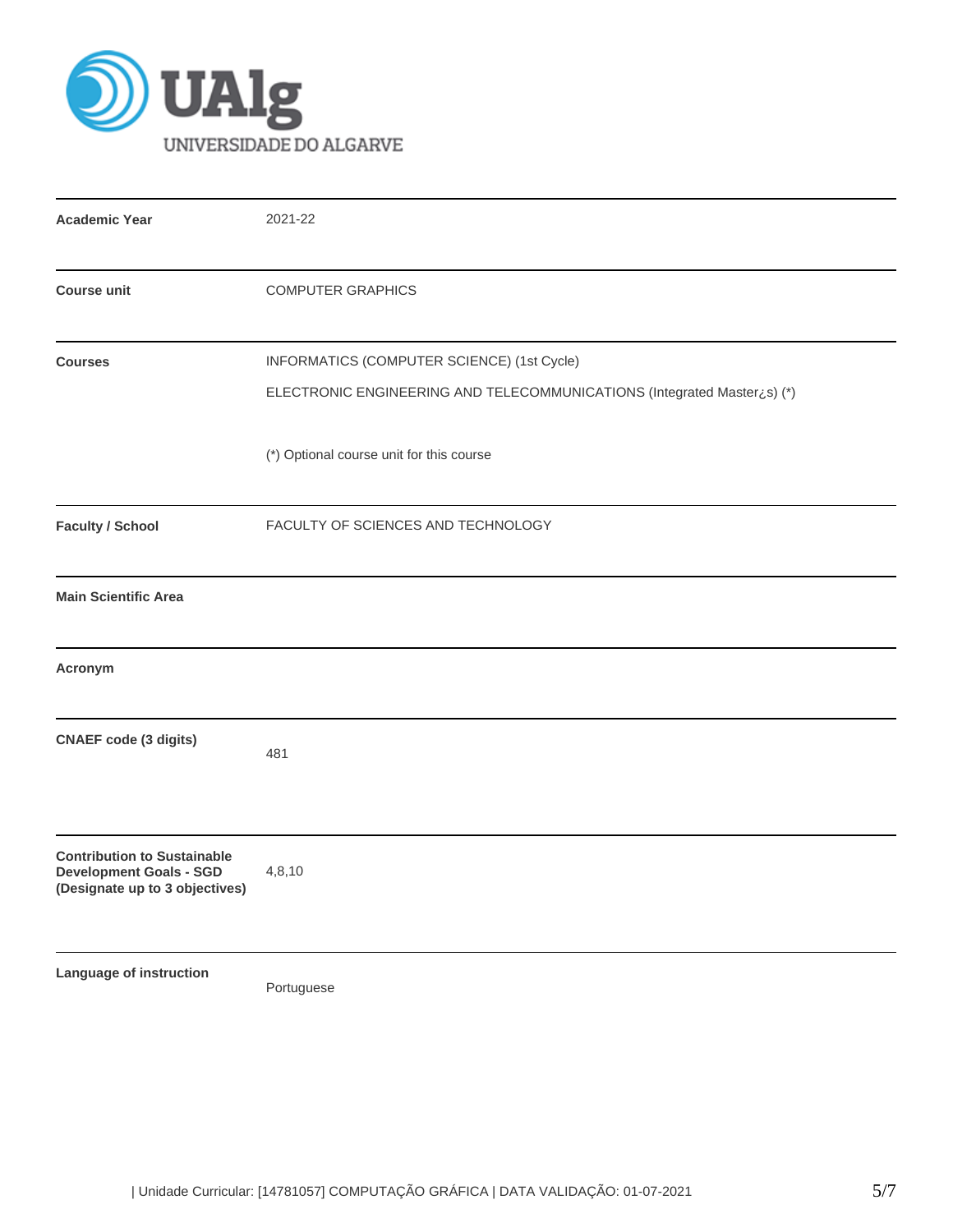

**Teaching/Learning modality**

Face to face learning

**Coordinating teacher** Maria Margarida da Cruz Silva Andrade Madeira e Carvalho de Moura

| <b>Teaching staff</b>                                             | <b>Type</b> | <b>Classes</b> | Hours (*) |
|-------------------------------------------------------------------|-------------|----------------|-----------|
| Maria Margarida da Cruz Silva Andrade Madeira e Carvalho de Moura | ΡI          | [1 · PI 1      | 28T; 28PL |
| Docente A Contratar FCT 1                                         | ום          | PL2: PL3       | 56PL      |

\* For classes taught jointly, it is only accounted the workload of one.

| Con |             |     |        | <u>те</u> |    |     |    |    | <b>otal</b> |
|-----|-------------|-----|--------|-----------|----|-----|----|----|-------------|
|     | $\sim$<br>~ | IІC | $\sim$ |           | ШC | 117 | НΟ | IЮ | 1400        |

T - Theoretical; TP - Theoretical and practical ; PL - Practical and laboratorial; TC - Field Work; S - Seminar; E - Training; OT - Tutorial; O - Other

**Pre-requisites**

no pre-requisites

# **Prior knowledge and skills**

Not applicable

## **The students intended learning outcomes (knowledge, skills and competences)**

Upon successful completion of this course, students will have an overview of computer graphics, in two and three dimensions, therefor:

- are able to identify and describe the aspects involved in the visualization pipeline
- $\bullet$ are able to use basic techniques to create object models based on polygons and vertex attributes
- know lighting models and shading techniques for graphic systems based on polygon rasterization
- are able to create a simple graphics application, including scenes with animations, using an API.